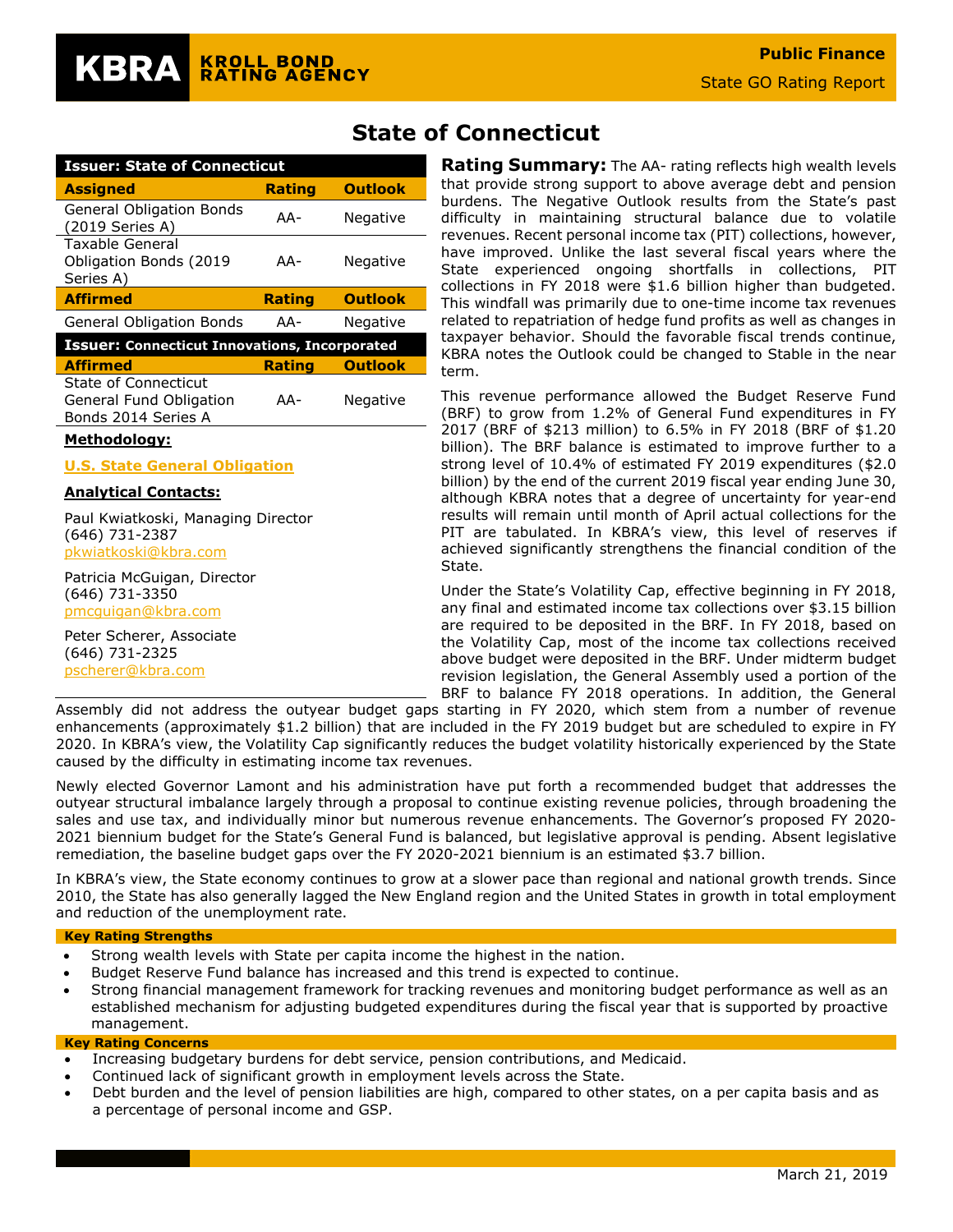#### **Drivers for Rating Change**

|                                                                                        | Significant improvement in the funded ratios for the State's pension systems.<br>$\alpha$ become the contraction of the state that the $\alpha$ contract $\blacksquare$ and the state of the state of the state of the state of the state of the state of the state of the state of the state of the state of the state of the |  |  |  |  |  |  |
|----------------------------------------------------------------------------------------|--------------------------------------------------------------------------------------------------------------------------------------------------------------------------------------------------------------------------------------------------------------------------------------------------------------------------------|--|--|--|--|--|--|
| accompanied by sustained increase in the funding level of State's Budget Reserve Fund. |                                                                                                                                                                                                                                                                                                                                |  |  |  |  |  |  |
|                                                                                        | Trend of structurally balanced operations and accurate revenue projections in the General Fund                                                                                                                                                                                                                                 |  |  |  |  |  |  |

- Structural operating deficits in the General Fund.
- Continued pressure on personal income tax collections resulting from difficulty in projecting final and Continued pressure on personal income tax collections resulting from difficulty in projecting final and  $\blacksquare$

KBRA's **Negative Outlook** reflects the State's past difficulties accurately projecting revenues and maintaining structural balance. KBRA's view incorporated in the Negative Outlook could change should recent favorable fiscal trends continue, particularly regarding revenue performance and the budgetary outlook.

#### **Key Ratios**

| <b>Rating Highlights</b>                                                                                                      |                             |
|-------------------------------------------------------------------------------------------------------------------------------|-----------------------------|
| Per Capita Personal Income (2017) (in dollars)<br>as a $%$ of U.S.                                                            | \$71,823<br>139%            |
| Population (2017)<br>Growth 2010 to 2017                                                                                      | 3,588,184<br>$0.2\%$        |
| Real GDP, % Change 2010 to 2017<br>Connecitcut<br>New England<br><b>United States</b>                                         | -3.4%<br>8.1%<br>15.7%      |
| Budget Reserve Fund Balance (dollars in millions)<br>at FYE 2017<br>at FYE 2018<br>at FYE 2019 (Estimated)                    | \$213<br>\$1,185<br>\$1,968 |
| Total Direct Pro Forma Debt (dollars in millions)<br>Net Pension Liability (6/30/2017 Measurement Date) (dollars in millions) | \$25,591<br>\$34,811        |
| Fixed Costs as a % of Governmental Expenditures (FY 2018)                                                                     | 20.4%                       |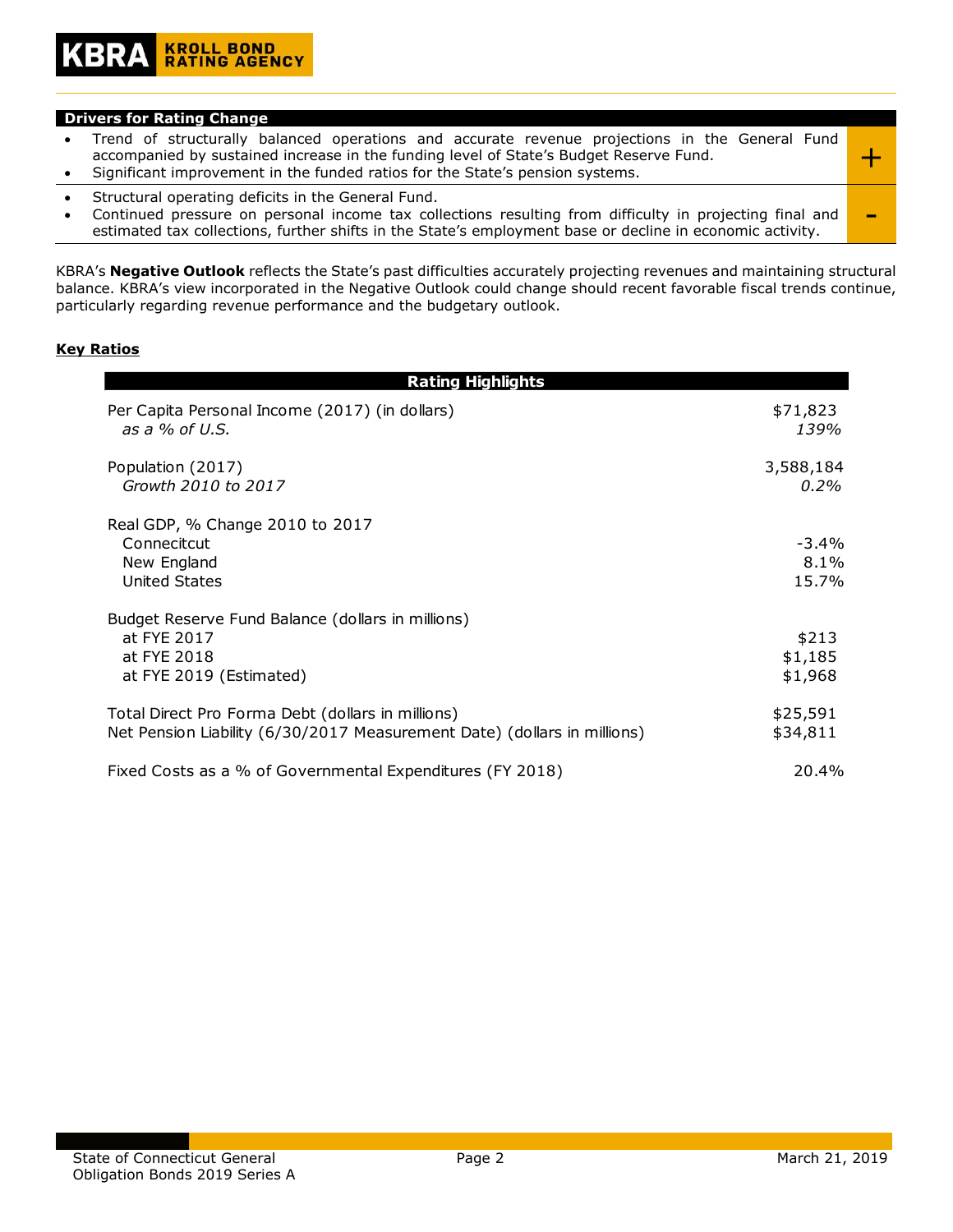| <b>Rating Determinants (RD)</b>                           |     |
|-----------------------------------------------------------|-----|
| 1. Management Structure, Budgeting Practices and Policies | AA+ |
| 2. Debt and Additional Continuing Obligations             | A+  |
| 3. Financial Performance and Liquidity Position           | A+  |
| 4. State Resource Base                                    | AA- |

# **Key Rating Determinants**

## **RD 1: Management Structure, Budgeting Practices and Policies**

KBRA views Connecticut's management structure and policies as providing a very strong framework for managing its financial operations and debt issuance compared with other states. This framework is established by the State Constitution, Statutes, and administrative practices. Within this framework, the prior administration achieved good financial results in FY 2018 and this trend is continuing thus far through FY 2019. The newly elected Governor, Ned Lamont, has identified fiscal stability as one of his top priorities.

#### **Constitutional Provisions**

Under Connecticut's Constitution, the State is divided into three distinct branches: The Legislative, Executive, and Judicial. The executive power of the State is vested in the Governor. Governor Ned Lamont was elected in November of 2018 for a term beginning in January 2019 succeeding two-term Governor Dannel Malloy. Treasurer Shawn Wooden was also elected November 2018 succeeding Treasurer Denise Nappier, who had served in the role since 1999. The Treasurer is primarily responsible for receiving and disbursing monies of the State, and is the sole fiduciary of the State's retirement funds. The Treasurer also has the responsibility for carrying out the issuance of debt. The Comptroller is required to issue monthly budgetary reports on the State's financial condition, in conjunction with the Office of Policy and Management (OPM). OPM is directly responsible to the Governor for policy development in the areas of budget and financial management and prepares the State budget.

The State's Constitution provides that the General Assembly may not authorize general budget expenditures in excess of estimated revenues. The Constitution also includes a spending cap on annual growth in expenditures which limits the increase in expenditures to the greater of the five-year average growth in personal income or inflation over the previous year. The cap excludes debt service for general obligation debt. The cap may be exceeded if the Governor declares a fiscal emergency, and both houses of the legislature support such action by a three-fifths vote.

Under the State Constitution, the Governor has the power to veto any line item of any itemized appropriation bill, while at the same time approving the remainder of the bill. The General Assembly may override the Governor's veto by two thirds vote of each legislative house.

#### **Statutory Provisions**

State law requires that total net appropriations for each fund shall not exceed estimated revenues for each respective fund.

Under State statute, the State is required to monitor its financial performance monthly and the Governor is empowered to take action, under statutory limitations, to maintain budget balance. State statutes require consensus revenue forecast to be developed on a regular basis three times a year. The State's statutes allow for broad revenue raising ability.

#### **Financial Management Policies**

The State operates under a strong and comprehensive framework of financial management policies, most of which are codified in statute. The State's framework for financial management includes the following planning and reporting components:

• Monthly Reports on Financial Performance— By statute, OPM is required to provide the State Comptroller with a letter with monthly updates to revenue and expenditure projections for the General Fund in the current fiscal year, along with projections for end of fiscal year surplus or deficits. Based on the OPM letter, the Comptroller prepares a monthly letter on financial performance. Both the OPM and the State Comptroller's monthly letter is available on the state's website. KBRA views the Comptroller's and OPM's monthly monitoring and projection of the year-end financial position as an extremely valuable tool in managing the State's finances.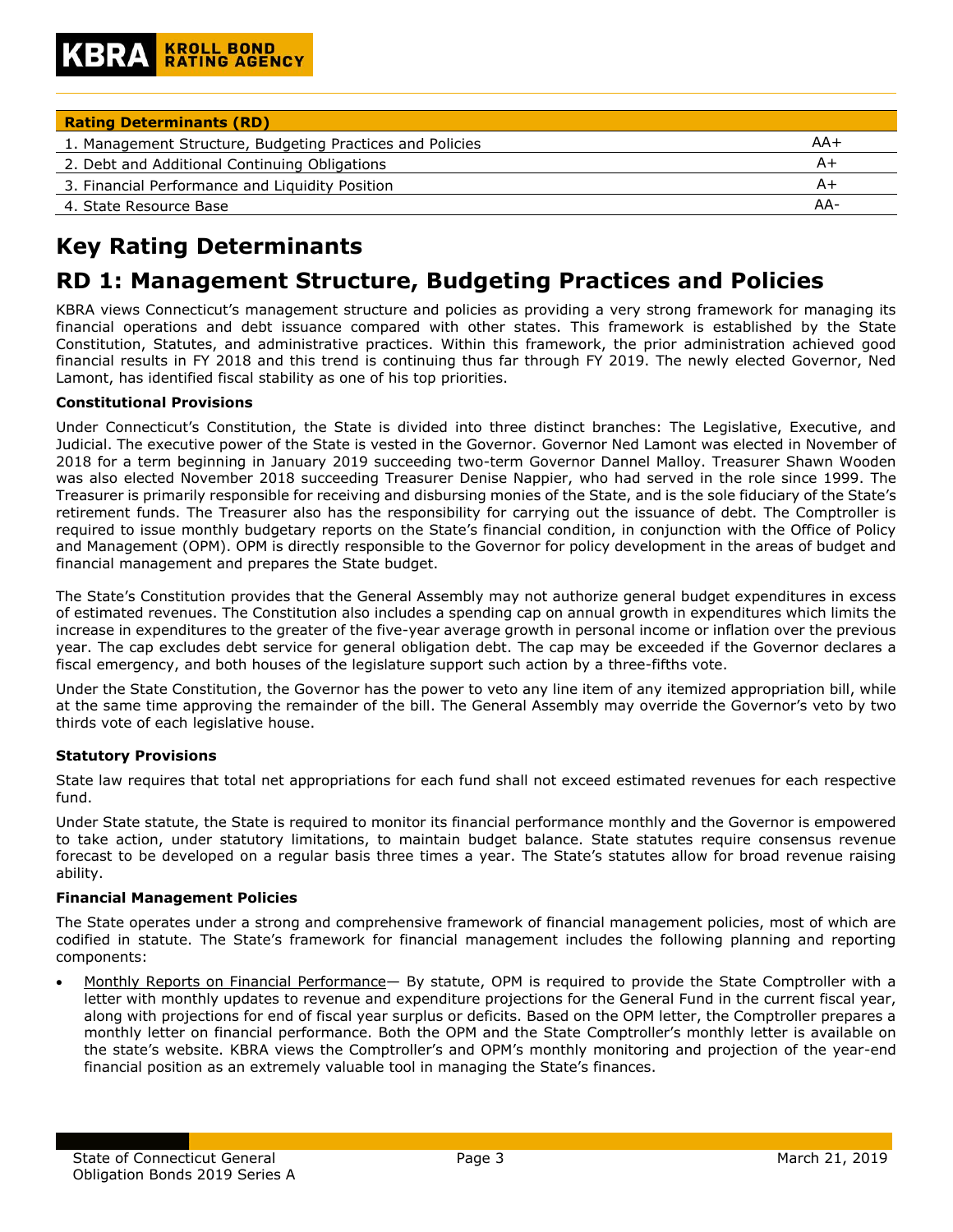- Three Year Out Report— As part of the budget process, the Governor must annually submit a separate report to the Legislature which sets forth the estimated revenues and expenditures for the current biennium and the next three fiscal years.
- Consensus Revenue Estimates— OPM and the OFA are required by statute to issue consensus revenue estimates each year by November 10, January 15, and April 30 that cover the current biennium and the next three fiscal years. The development of consensus revenue forecasts utilizes both in house analytic staff and external economic forecasting services. Economic trends are monitored and factored into monthly updates on revenue projections.

The Treasurer has investment responsibility for all funds of the State and functions as the trustee of all State pension, retirement, and trust funds. The Treasurer is required to report annually on investment activities by December 31 to the Governor and the State's Investment Advisory Council.

#### **State Budget Process**

The State's fiscal year begins on July 1 and ends on June 30. The Governor is required to transmit a budget document to the General Assembly in February of odd numbered years setting forth a separate budget for each of the biennium years. Under State Statute, the Governor has the ability to run the State under Executive Order to maintain essential services in the absence of a budget.

In each even numbered year, the Governor must prepare a report (Mid Term Budget Report) on the status of the budget enacted in the previous year with any recommendations on adjustment and revisions for the coming year. All budget recommendations incorporate the consensus revenue estimate process. If a budget surplus or deficit is projected, the Governor will recommend how the deficit will be mitigated or how the surplus will be used.

#### **Ability to Adjust Expenditures and Deficit Mitigation**

**KROLL BOND<br>RATING AGENCY** 

Under State statute, the Governor is empowered during the fiscal year to reduce the budget allotment, or expenditure request, by up to 5.0% of any specific appropriation to an agency, except for aid to municipalities, up to 3% of the total appropriations of any fund under certain circumstances without Legislative approval in order to maintain balanced financial operations. Such reductions to expenditures are also referred to as rescissions. Such budget allotments are subject to further modification by the Governor throughout the fiscal year if necessary. Beyond these limits, the General Assembly must act to reduce expenditures.

If the monthly status letter on financial performance issued by the Comptroller indicates a projected General Fund deficit greater than 1% of total General Fund appropriations, the Governor is required within thirty days to submit a report to the General Assembly that outlines a plan that the Governor shall implement to reduce expenditures to prevent a deficit.

Over the last several years, the Governor has adjusted the State's operating budget through the rescission process a number of times in response to projected deficits identified as part of the monthly monitoring of financial performance.

#### **Budget Reserve Fund**

State statutes dictate that unappropriated surpluses left in the General Fund shall be transferred to the Budget Reserve Fund until the Fund reaches an amount equal to 15.0% of the net General Fund appropriations. The Budget Reserve Fund may only be transferred into the General Fund to fund a deficit in the immediately preceding fiscal year. The Revenue Volatility Cap requires that estimated and final payments of the personal income tax in excess of \$3.15 billion be deposited into the Budget Reserve Fund beginning in FY 2018.

#### **State Debt Limit**

State statutes impose a ceiling on the amount of General Fund supported debt which may be authorized by the Legislature. The limit is 1.6x net General Fund tax receipts as projected by the Finance, Revenue and Bonding Committee of the General Assembly for the fiscal year in which the bonds are authorized. Certain types of debt are excluded from this cap, including cash flow borrowings and emergency financings. The cap currently permits the issuance of up to \$25.4 billion and there is now \$21.9 billion outstanding, guaranteed or authorized leaving a debt incurring margin of \$3.4 billion.

General obligation debt is issued under State debt statutes and specific bond authorizations. These statutes provide that the bonds will be general obligations of the State and that the full faith and credit of the State is pledged for repayment. As per the State's contract with the owners of the bonds, all amounts necessary for payment of principal and interest is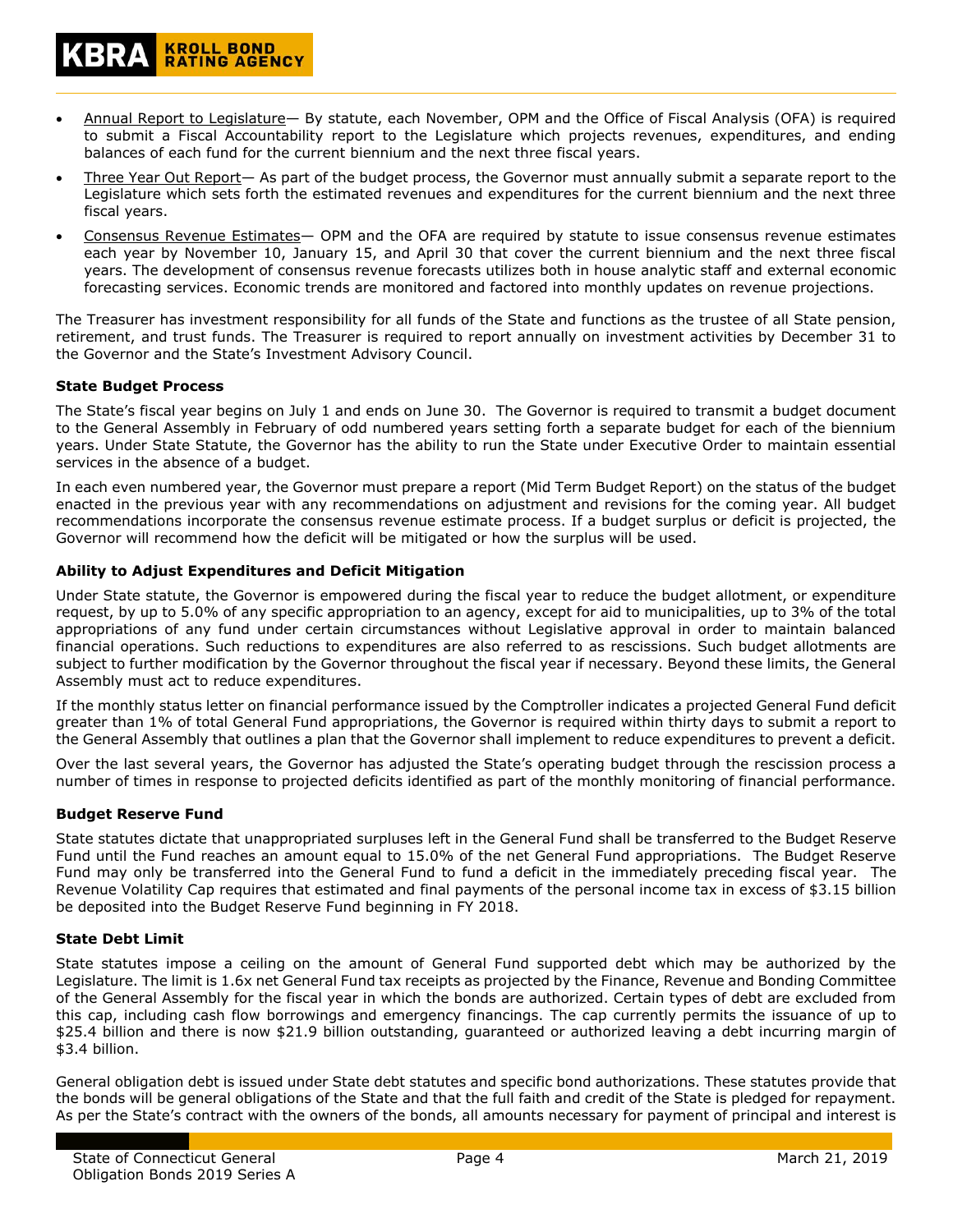appropriated without need for legislative approval. There are no express statutory provisions establishing any priorities in favor of general obligation bondholders over other claims against the State. Connecticut is not a voter initiative state.

#### **Municipal Accountability Review Board (MARB)**

Statutes passed by the General Assembly as part of the FY 2018-FY 2019 budget process established a Municipal Accountability Review Board (MARB) to provide oversight and assistance to municipalities experiencing fiscal distress. The State has assumed the annual debt service obligations of the City of Hartford under this program. KBRA has added Hartford's outstanding debt of \$516 million to the State's aggregate outstanding debt.

The State is also providing support to the City of West Haven under MARB. The support for West Haven currently amounts to about \$8 million per year and is expected to be short-term.

#### **Bankruptcy**

Under Chapter 9 of the U.S. Bankruptcy Code, State governments are not permitted to petition courts for protection from creditors, including holders of their general obligation debt.

Based on the foregoing, KBRA views Connecticut's management structure, budgeting practices, and policies as continuing to be consistent with a AA+ rating determinant rating.

## **RD 2: Debt and Additional Continuing Obligations**

#### **State Tax-Supported Debt**

Connecticut has a tax-supported debt burden of \$25.6 billion including \$18.9 billion in general obligation debt inclusive of the currently offered bonds, \$6.0 billion in special tax debt secured by a pledge of transportation related taxes and fees, and \$277 million in various other obligations. Also included in this figure is \$515.9 million in City of Hartford debt. The State has assumed Hartford's debt service payments on this debt under a Contract for Financial Assistance executed in April 2018 as part of a plan to stabilize the financially distressed city. In comparison with other states, Connecticut's state tax-supported debt burden is high. These high debt levels result in part from the State's practice of issuing general obligation debt for certain university projects and for purposes that municipal entities and counties fund in other states, including local school construction. Connecticut has not had a county form of government since October 1960.

| <b>FIGURE 1</b>                                                            |                        |            |            |            |  |  |  |  |  |
|----------------------------------------------------------------------------|------------------------|------------|------------|------------|--|--|--|--|--|
| Pro Forma Direct Tax-Supported Debt<br><b>Principal Amount Outstanding</b> |                        |            |            |            |  |  |  |  |  |
|                                                                            | (dollars in thousands) |            |            |            |  |  |  |  |  |
| 2/1/2017<br>2/1/2019<br>2/1/2016<br>2/15/2018                              |                        |            |            |            |  |  |  |  |  |
| <b>General Obligation Bonds</b>                                            | 13,529,951             | 14,090,513 | 14,038,169 | 14,007,964 |  |  |  |  |  |
| Currently Offered GO Bonds                                                 |                        |            |            | 850,000    |  |  |  |  |  |
| General Obligation Bond Anticipation Notes                                 |                        |            | 400,000    | $\Omega$   |  |  |  |  |  |
| Pension Obligation Bonds $(GO)^T$                                          | 2,346,499              | 2,351,187  | 2,369,532  | 2,367,505  |  |  |  |  |  |
| UConn 2000 Bonds (GO)                                                      | 1,059,285              | 1,532,895  | 1,420,535  | 1,635,125  |  |  |  |  |  |
| <b>Total General Obligation Debt</b>                                       | 16,935,735             | 17,974,595 | 18,228,236 | 18,860,594 |  |  |  |  |  |
| Special Tax Obligation Bonds                                               | 4,519,700              | 5,041,800  | 5,540,495  | 5,957,600  |  |  |  |  |  |
| Other $^2$                                                                 | 320,463                | 326,883    | 302,343    | 256,706    |  |  |  |  |  |
| State Guaranteed City of Hartford Debt                                     |                        |            |            | 515,910    |  |  |  |  |  |
| <b>Total Direct Tax-Supported Debt</b>                                     | 21,775,898             | 23,343,278 | 24,071,074 | 25,590,810 |  |  |  |  |  |

*Source: Historic State of Connecitcut General Obligation Bond Official Statements.*

1 Includes accreted value of Capital Appreciation bonds.

2 Includes lease financing, tax increment financings, CHFA Supportive Housing Bonds and CHFA Emergency Mortgage Assistance Program Bonds.

Connecticut's state tax-supported debt burden is high relative to population, personal income and GSP, ranking among the very highest in the Country by all three metrics. The State's debt burden compares more favorably however when analyzed on the basis of aggregate state and local borrowings. By this more inclusive measure, the State's debt burden falls to the top 30% of states compared to personal income and to the top 20% of states compared to GSP (Figure 2).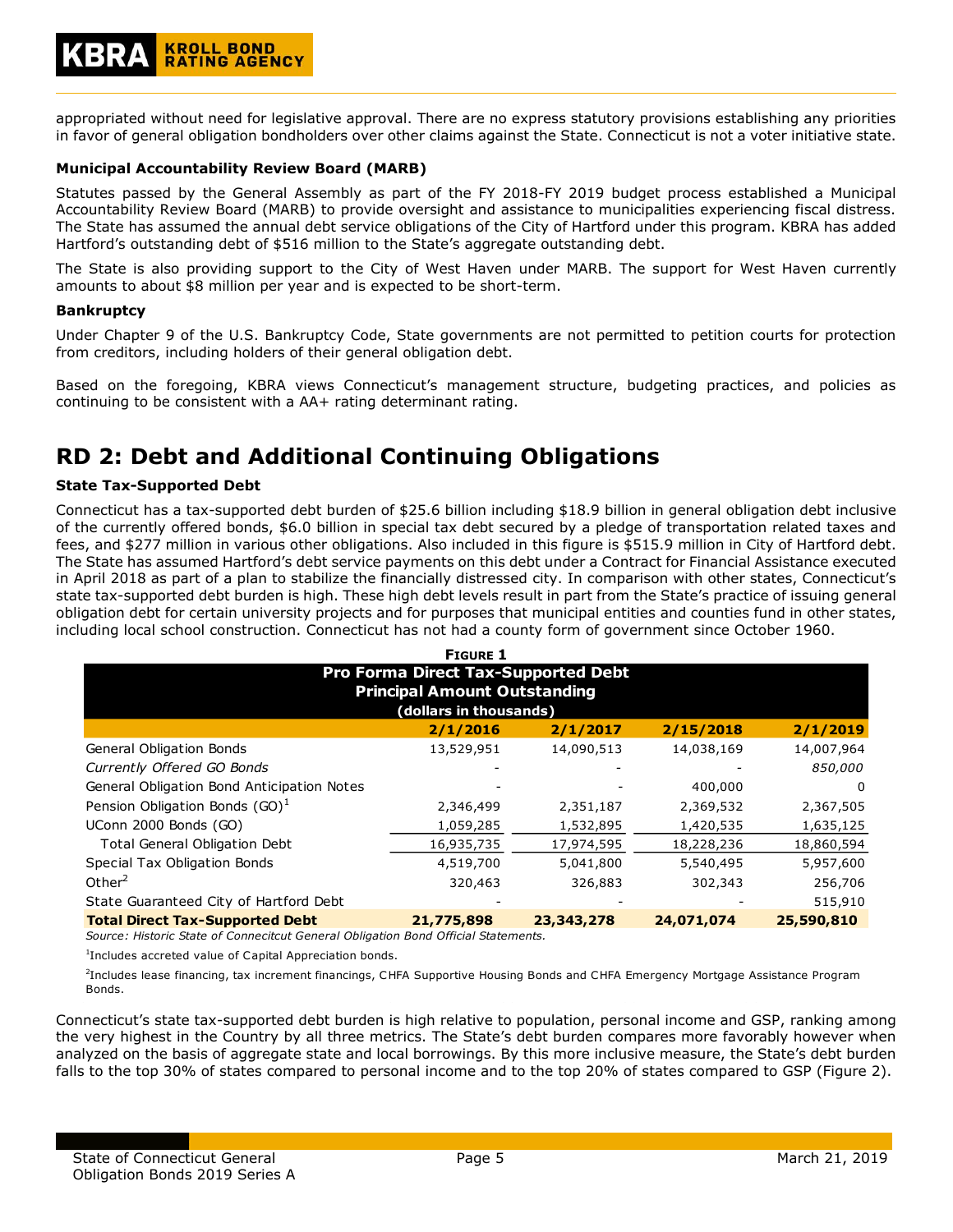| <b>FIGURE 2</b>                                                                             |                                   |  |                           |                                                |  |  |  |
|---------------------------------------------------------------------------------------------|-----------------------------------|--|---------------------------|------------------------------------------------|--|--|--|
| <b>Debt Ratios</b><br>(in dollars)                                                          |                                   |  |                           |                                                |  |  |  |
|                                                                                             | Connecticut <sup>1</sup>          |  | Average of<br>U.S. States | <b>Connecticut Rank</b><br>Among the 50 States |  |  |  |
| Tax-Supported Debt:<br>Per Capita<br>as a % of Personal Income<br>as a % of GSP             | $$7,132$ \$<br>$9.9\%$<br>$9.7\%$ |  | 1,599<br>$3.1\%$<br>2.7%  | Highest 10%<br>Highest 10%<br>Highest 10%      |  |  |  |
| Aggregate State and Local Debt:<br>Per Capita<br>as a % of Personal Income<br>as a % of GSP | \$13,319<br>19.2%<br>18.2%        |  | \$9,167<br>18.4%<br>15.8% | Highest 10%<br>Highest 30%<br>Highest 20%      |  |  |  |

*Source: U.S. Census Bureau, U.S. Bureau of Economic Activity, Credit Scope, and Annual Disclosures* (1)Connecticut Tax-Supported Debt is as of July 1, 2018.

Connecticut has a relatively small level of exposure to variable rate debt or derivative financings; hence these types of transactions do not pose a significant risk to the State's liquidity position. As of March 1, 2019, the State has \$1.25 billion in variable rate general obligation bonds, which represents approximately 7.5% of long term GO debt. Approximately \$542 million are SIFMA index based bonds (no put option) and another \$690 million are VRDB and direct placement bonds. The State has one outstanding GO swap with the notional amount of \$20 million that will mature June 1, 2020. Under the swap agreement, the State controls termination unless its rating falls below the BBB level.

#### **Debt Amortization**

Connecticut's debt amortization parameters are conservative, with GO debt generally required to be amortized over 20 years on a level principal basis, which generates a declining debt service schedule. Speed of amortization of direct general obligation debt, is above average with 69% of principal retired over the next 10 years. In FY 2018, debt service on long term direct GO Bonds represented 8.2% of total governmental expenditures (on a GAAP basis) for FY 2018.

#### **Capital Improvement Plan**

The State's net new general obligation bond authorizations for capital projects decreased from \$2.8 billion in FY 2015 to approximately \$1.4 billion in FY 2019 and the Governor's proposed budget calls for authorizations slightly below \$1.0 billion in FY 2020 and FY 2021 as a belt tightening measure reflective of the State's ongoing budget pressure.

#### **State of Connecticut Retirement Systems**

Connecticut administers two major pension plans: the State Employees' Retirement System (ERS) and the State Teachers' Retirement System (TRS). It also administers the Judicial Retirement System (JRS) which is much smaller in scope and not discussed in detail. The State's level of funding for its pension plans remains among the lowest for US states. The funded ratio for ERS is 36.4% and for TRS is 57.7%. The State has contributed to these funds at the full Actuarially Determined Employer Contribution (ADEC) in recent years.

#### State Employees' Retirement System (ERS)

ERS is a single-employer defined benefit pension plan that provides retirement, disability, and death benefits to plan members and their beneficiaries. The ERS system covers State employees. Employees also contribute. Full actuarial valuations are performed by a third-party consultant as of June 30 of each even numbered year, with the last full valuation completed as of June 30, 2018.

On July 31, 2017, the General Assembly approved an agreement between the State and State Employee Bargaining Agent Coalition (SEBAC) which made substantial changes to pension and healthcare benefits for State employees and retirees. These changes included a three-year wage freeze, increased employee pension contributions for existing ERS members, reduced COLA formula and change in timing for post 2022 retirees, revisions to the healthcare design plan, and cost sharing for current employees. The State agreed to extend the expiration date of the existing agreement with SEBAC on pension and healthcare from 2022 to 2027.

#### Teacher's Retirement System (TRS)

TRS is a single-employer defined benefit pension plan administered by the Teachers' Retirement Board (TRB) for teachers, principals and other education supervisors employed in public school districts. Connecticut also pays the entire required annual employer contribution to its pension plans on behalf of participating school districts and public universities statewide. The teachers also contribute.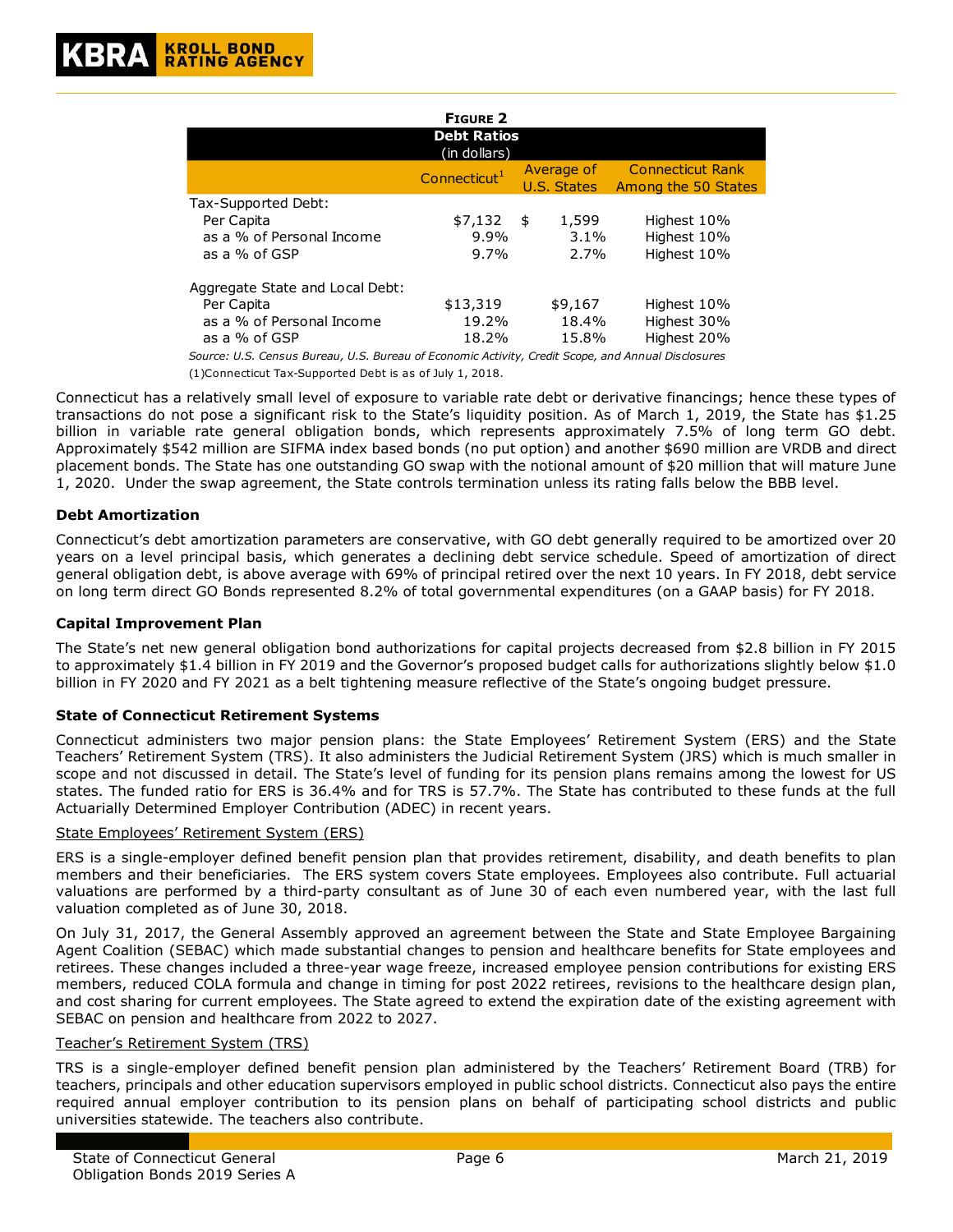# **KROLL BOND<br>RATING AGENCY**

In April 2008, Connecticut issued \$2.3 billion in taxable Pension Obligation Bonds (POB) which was deposited into the Teachers' Retirement Fund. As part of the POB issuance, the bond documents included a covenant requiring the State to contribute 100.0% of the actuarially determined employer contribution based upon a closed amortization period ending in 2032. However, the State plans to extend the amortization period 17 years. As an alternative to this closed amortization provision, the State is establishing a Special Capital Reserve Fund and funding it with \$380.9 million from the Budget Reserve Fund. In addition, net lottery revenues (which are projected to be \$371 million in FY 2020) are proposed to be pledged to replenish the SCRF in the event of a draw. Furthermore, the assumed investment rate of return on the TRS has been reduced from 8% to 6.9% (a level that KBRA considers more realistic). The State Attorney General has opined that these changes provide adequate protection to the POB bondholders.

| <b>FIGURE 3</b>                                                                       |        |        |        |  |  |  |  |  |
|---------------------------------------------------------------------------------------|--------|--------|--------|--|--|--|--|--|
| <b>Pension Funded Status</b>                                                          |        |        |        |  |  |  |  |  |
| as of June 30, 2018 (dollars in millions)<br><b>TRS</b><br><b>ERS</b><br><b>Total</b> |        |        |        |  |  |  |  |  |
| Market Value of Assets                                                                | 12,453 | 17,947 | 30,400 |  |  |  |  |  |
| Actuarial Accrued Liability                                                           | 34,214 | 31,111 | 65,325 |  |  |  |  |  |
| <b>Unfunded Actuarial Accrued Liability</b>                                           | 21,223 | 13,159 | 34,382 |  |  |  |  |  |
| Funded Ratio (based on the market value of assets)                                    | 36.4%  | 57.7%  | 46.5%  |  |  |  |  |  |
| <b>FY 2018 Actuarially Determined Employer Contribution (ADEC)</b>                    | 1,443  | 1,271  | 2,714  |  |  |  |  |  |
| % of ADEC Contributed                                                                 | 100%   | 100%   |        |  |  |  |  |  |

*Source: State of Connecticut Annual Information Statement dated February 20, 2019.*

#### **Net Pension Liability**

The State's net pension liability, based on GASB 68 reporting requirement, represents a combined liability for all of the State pension funds, ERS, TRS and JRS. The net pension liability begins with the total actuarial pension liability for all funds based upon the entry age normal actuarial method. From this amount, the market value of invested pension fund assets is deducted and the balance is the net pension liability. The combined NPL for the State measured as of June 30, 2017 and included in the Statement of net position in the State's FY 2018 audited financial statements is \$34.8 billion. This NPL ranks among highest in the country when compared to population, personal income, and GSP (Figure 4). In FY 2018, the State's combined contribution toward pensions was \$2.74 billion including \$1.44 bn to ERS, \$1.27 bn to TRS, and \$25 million to JRS. This total contribution was equivalent to 8.2% of FY 2018 total governmental expenditures.

| <b>FIGURE 4</b>                                           |                     |                                          |                                                |  |  |  |
|-----------------------------------------------------------|---------------------|------------------------------------------|------------------------------------------------|--|--|--|
| <b>Net Pension Liability (NPL) Ratios</b><br>(in dollars) |                     |                                          |                                                |  |  |  |
|                                                           | Connecticut<br>2018 | Average of<br><b>U.S. States</b><br>2017 | <b>Connecticut Rank</b><br>Among the 50 States |  |  |  |
| Net Pension Liability:                                    |                     |                                          |                                                |  |  |  |
| Per Capita                                                | \$9,633             | \$2,045                                  | Highest 10%                                    |  |  |  |
| as a % of Personal Income                                 | 13.4%               | 3.9%                                     | Highest 10%                                    |  |  |  |
| as a % of GSP                                             | 13.1%               | $3.5\%$                                  | Highest 10%                                    |  |  |  |

*Source: Credit Scope, FY 2017 Data. All figures represent the Net Pension Liability as reported in the Statement of Net Position per GASB 68.*

The State has fully funded the actuarially recommended contribution for the ERS plan since 2012 and on the TRS plan since 2006. More current unfunded pension liability figures as of the June 30, 2018 measurement date, which are available only for ERS and TRS, indicate a total unfunded pension liability of \$34.4 billion. Seen below, contributions to ERS and TRS have grown consistently in recent years and are anticipated to increase to \$3.17 billion in FY 2020.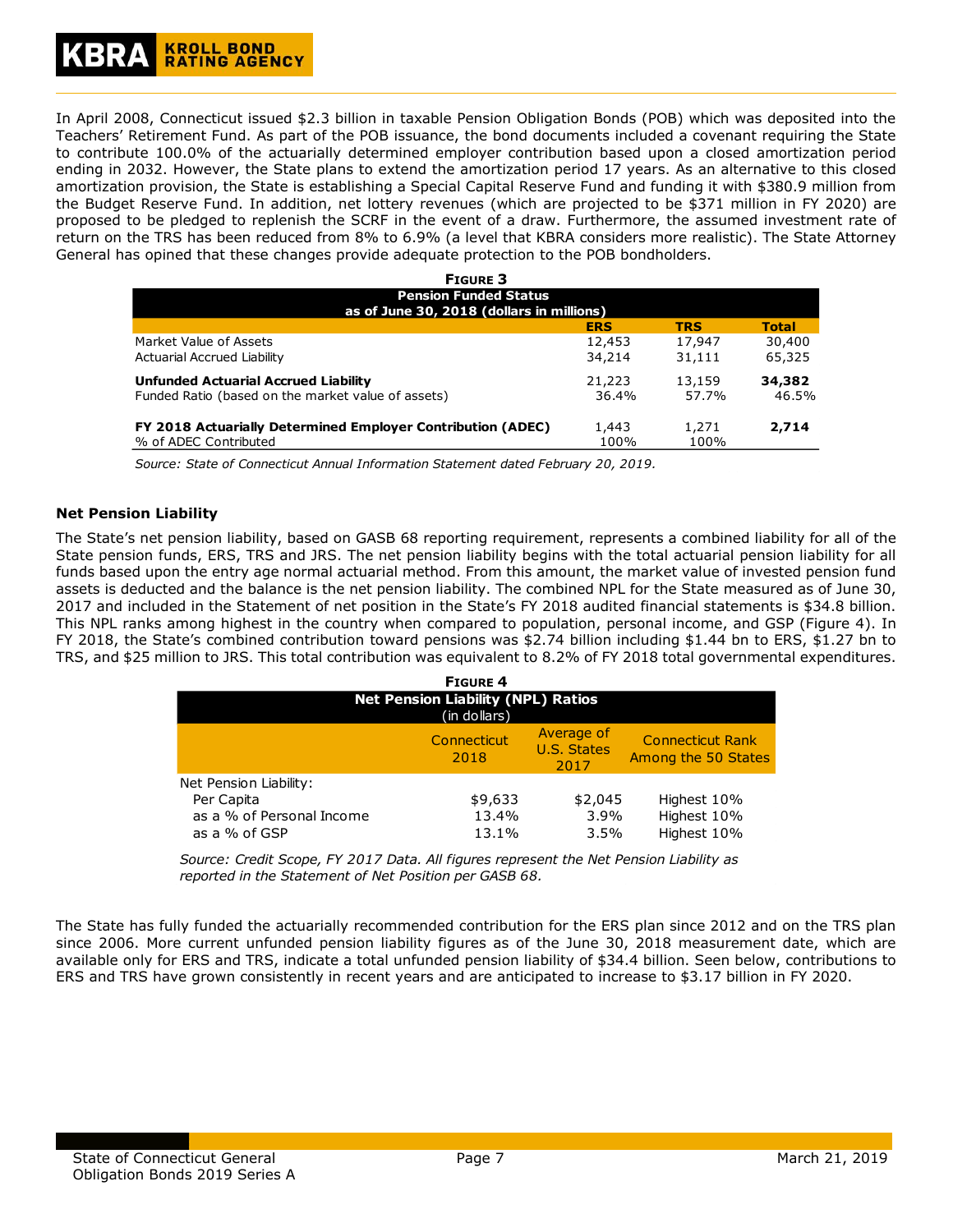| <b>FIGURE 5</b>                                                      |         |         |         |         |         |         |         |  |
|----------------------------------------------------------------------|---------|---------|---------|---------|---------|---------|---------|--|
| <b>Actuarially Determined Employer Contributions for ERS and TRS</b> |         |         |         |         |         |         |         |  |
| FYE June 30 (dollars in millions)                                    |         |         |         |         |         |         |         |  |
|                                                                      | 2014    | 2015    | 2016    | 2017    | 2018    | 2019    | 2020    |  |
| <b>ERS</b>                                                           | \$1,269 | \$1,379 | \$1,515 | \$1,569 | \$1,443 | \$1,575 | \$1,773 |  |
| <b>TRS</b>                                                           | \$949   | \$984   | \$976   | \$1,012 | \$1,271 | \$1,292 | \$1,392 |  |
| <b>Total</b>                                                         | \$2,217 | \$2,363 | \$2,490 | \$2,581 | \$2,714 | \$2,867 | \$3,166 |  |
| $%$ $\triangle$ YOY                                                  |         | $6.6\%$ | $5.4\%$ | 3.7%    | $5.1\%$ | 5.6%    | 10.4%   |  |

*Source: State of Connecticut Annual Information Statement dated February 20, 2019.*

#### **Other Post-Employment Benefits (OPEB)**

Connecticut provides healthcare and life insurance benefits to eligible state employees who retire from State employment. The State funds the cost of these benefits on a pay as you go basis, as do most states, through a transfer from the General Fund to its OPEB trust fund. The OPEB Trust was established for the payment of post-retirement benefits and for the accumulation of assets for future payment of retiree benefits. The State has phased in payment by all employees of 3% of annual salary to the OPEB trust fund for a period of ten years. It is not expected that the OPEB trust will contribute a significant amount to funding post-retirement healthcare benefits, although the Governor's proposed FY 2020-2021 budget includes for each year, in accordance with the 2011 SEBAC agreement, an appropriation of around \$120 million to match State employee contributions to the OPEB trust. Changes related to the most recent SEBAC labor agreement, specifically relating to the implementation of the Medicaid Advantage with Prescription Drug program, is expected to reduce OPEB healthcare liabilities significantly. In FY 2018, the State's contribution to retiree healthcare and life insurance costs was \$821 million, which represents 2.8% of FY 2018 total governmental expenditures.

#### **Total Fixed Costs**

If certain fixed costs are aggregated, including debt service, pension contributions and pay-as-you-go OPEB costs, the total amount paid by the State in FY 2018 represented 20.4% of total governmental expenditures for FY 2018.

Based on the foregoing, KBRA views the State's debt and additional continuing obligations as continuing to be consistent with the A+ rating determinant rating.

## **RD 3: Financial Performance and Liquidity Position**

The State's financial position trended favorably in FY 2018 and is outperforming projections in FY 2019 YTD, lifted by markedly better than budgeted personal income tax (PIT) receipts in the General Fund. Lower than budgeted PIT collections had historically weighed on the State's operating performance. Effective in FY 2018, however, there was a swing to substantially better than projected PIT collections. This has allowed the BRF to grow from 1.2% of General Fund expenditures in FY 2017 (BRF of \$213 million) to 6.5% in FY 2018 (BRF of \$1.20 billion). The BRF balance is estimated to improve further to a strong 10.4% of estimated FY 2019 expenditures (\$2.0 billion) by the end of the current 2019 fiscal year ending June 30, although KBRA notes that a degree of uncertainty for year-end results will remain until collections for the typically outsized month of April are tabulated.

The newly seated Lamont administration released a proposed FY 2020-2021 biennium budget in February that identifies a baseline \$3.7 billion revenue gap (9.4% of baseline biennium expenditures) that will need to be addressed in the current legislative session. In discussion with KBRA, the Governor identified fiscal stability as one of his top three priorities. The governor's proposal calls for closing this gap and adding to reserves by renewing the hospital user fee on a permanent basis, renewing certain expiring revenue initiatives and or eliminating future tax cuts, and expanding the breadth of the sales tax base. The proposal is based on consensus revenue estimates and does not rely one-shot revenues, but legislative approval is pending.

#### **FY 2018 Financial Results**

Under the State's Volatility Cap included in the FY 2018 – 2019 biennium budget (Public Act 17-2), any final and estimated income tax collections over \$3.15 billion are required to be deposited in the BRF. The final and estimated income tax collections are highly volatile, and the legislation helps insulate General Fund operations. FY 2018 was the first year of the required transfers.

In the State's comprehensive annual financial report, the BRF is shown as part of committed fund balance in the General Fund. On a GAAP basis the General Fund unassigned deficit declined to -\$241 million, from -\$821 million at the close of FY 2017, largely reflecting the improved BRF balance (Figure 6).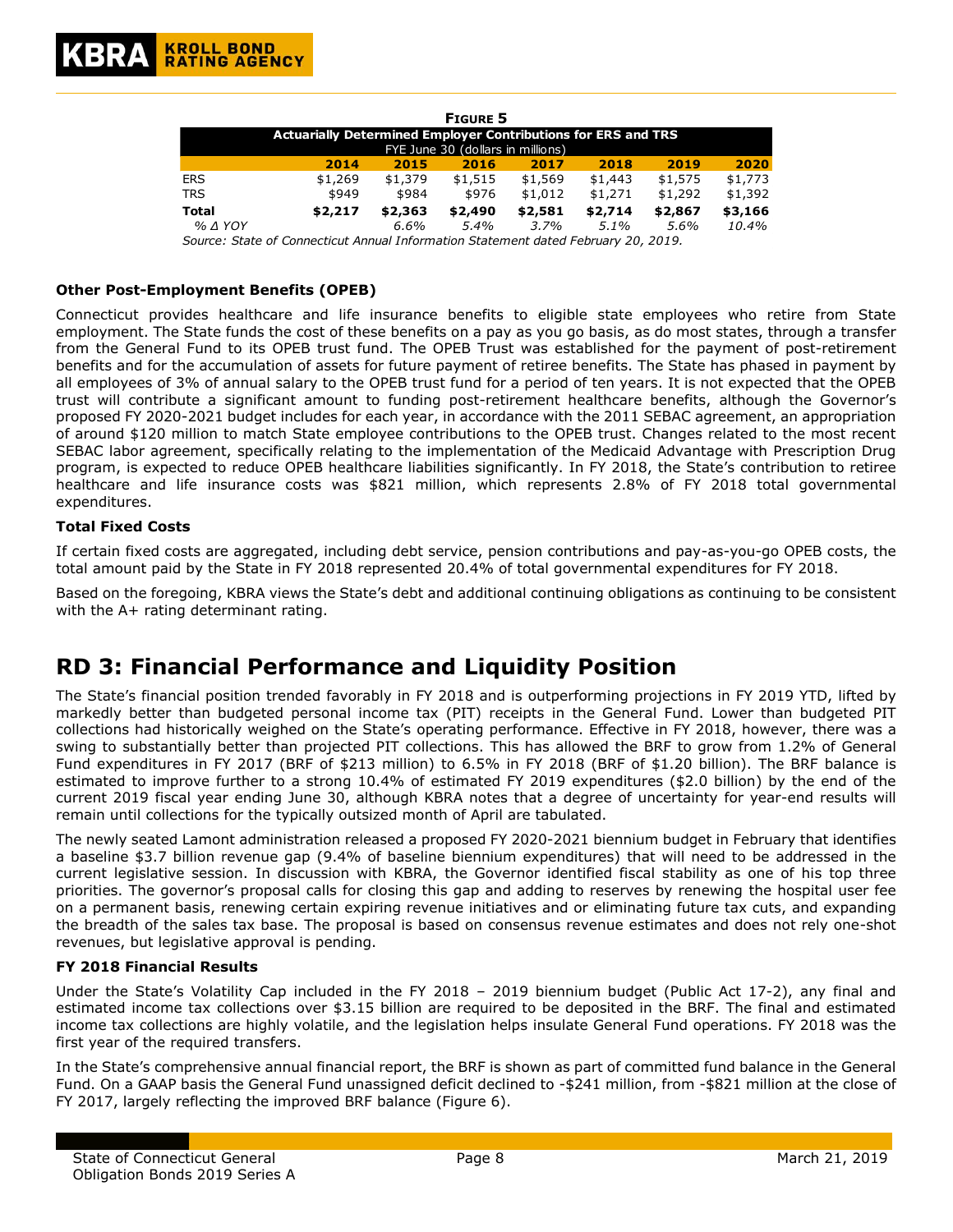|                                                                                                                     | <b>FIGURE 6</b> |          |         |         |         |  |  |  |  |
|---------------------------------------------------------------------------------------------------------------------|-----------------|----------|---------|---------|---------|--|--|--|--|
| <b>General Fund Summary Statement of Income and Fund Balances</b><br>FYE June 30 (GAAP Basis) (dollars in millions) |                 |          |         |         |         |  |  |  |  |
|                                                                                                                     | 2014            | 2015     | 2016    | 2017    | 2018    |  |  |  |  |
| Revenues                                                                                                            | 17,400          | 17,954   | 18,215  | 18,502  | 20,663  |  |  |  |  |
| Expenditures                                                                                                        | 16,591          | 16,936   | 17,444  | 17,138  | 18,077  |  |  |  |  |
| Excess (Deficiency) of Rev. Over Exp.                                                                               | 809             | 1,018    | 771     | 1,364   | 2,586   |  |  |  |  |
| Other Financing Sources (Uses)                                                                                      | (262)           | (1, 166) | (1,195) | (1,243) | (940)   |  |  |  |  |
| <b>Net Change in Fund Balance</b>                                                                                   | 547             | (148)    | (424)   | 121     | 1,646   |  |  |  |  |
| Fund Balance (Deficit) - Beginning                                                                                  | (589)           | (41)     | (190)   | (614)   | (494)   |  |  |  |  |
| Change in Reserve for Inventories                                                                                   | 0               | (1)      | (0)     | (1)     | (0)     |  |  |  |  |
| Fund Balance (Deficit) - Ending                                                                                     | (41)            | (190)    | (614)   | (494)   | 1,151   |  |  |  |  |
| <b>Ending Fund Balance</b>                                                                                          |                 |          |         |         |         |  |  |  |  |
| Nonspendable                                                                                                        | 50              | 51       | 53      | 54      | 56      |  |  |  |  |
| Committed for:                                                                                                      |                 |          |         |         |         |  |  |  |  |
| Continuing Appropriations                                                                                           | 86              | 65       | 97      | 60      | 134     |  |  |  |  |
| <b>Budget Reserve Fund</b>                                                                                          | 519             | 406      | 236     | 213     | 1,201   |  |  |  |  |
| Future Budget Years                                                                                                 | 31              | 81       |         |         |         |  |  |  |  |
| Unassigned                                                                                                          | (727)           | (793)    | (999)   | (821)   | (241)   |  |  |  |  |
| Fund Balance (Deficit) - Ending                                                                                     | (41)            | (190)    | (614)   | (494)   | 1,151   |  |  |  |  |
| Budget Reserve Fund as a % of Expenditures                                                                          | 3.1%            | 2.4%     | 1.4%    | 1.2%    | 6.6%    |  |  |  |  |
| Unassigned Fund Balance as a % of Expenditures                                                                      | $-4.4%$         | $-4.7%$  | $-5.7%$ | $-4.8%$ | $-1.3%$ |  |  |  |  |
| Total Fund Balance as a % of Expenditures                                                                           | $-0.2%$         | $-1.1%$  | $-3.5%$ | $-2.9%$ | 6.4%    |  |  |  |  |

*Source: State of Connecticut CAFRs FY 2014 to FY 2018.*

As presented in the State's audited budgetary based financial report, the General Fund incurred a \$483 million operating deficit in FY 2018 (Figure 7). This result is net of a \$1.47 billion transfer to the BRF. The operating deficit was eliminated by a transfer from the BRF. The net effect of the two transfers was a \$1.2 billion ending BRF balance. The BRF ending balance was 6.5% of expenditures. The volatility of the State's income tax collections necessitates an ample cushion against difficult to predict declines. The Comptroller's office recommends the BRF reach a level of 15% to protect against a future economic downturn.

|                                                                                                                                                            | <b>FIGURE 7</b>        |                        |                          |                        |                          |  |  |  |  |
|------------------------------------------------------------------------------------------------------------------------------------------------------------|------------------------|------------------------|--------------------------|------------------------|--------------------------|--|--|--|--|
| <b>General Fund Statement of Revenues, Expenditures, and Net Surplus</b>                                                                                   |                        |                        |                          |                        |                          |  |  |  |  |
| <b>Budgetary Modified Cash Basis (FYE June 30)</b><br>2014<br>2015<br>2016<br>2017<br>2018<br><i>(dollars in millions)</i>                                 |                        |                        |                          |                        |                          |  |  |  |  |
| Operating Revenues <sup>1</sup><br>Operating Expenditures<br><b>Other Resources</b>                                                                        | 17,009<br>16,980<br>29 | 17,282<br>17,420<br>25 | 17,781<br>17,921<br>(30) | 17,703<br>17,763<br>37 | 18,199<br>18,611<br>(71) |  |  |  |  |
| Net Operating Surplus (Deficit)                                                                                                                            | 58                     | (113)                  | (170)                    | (23)                   | (483)                    |  |  |  |  |
| Transfers (to) from Budget Reserve Fund<br>Reserved for Subsequent Years Expenditure<br>Reserved for Prior Years Resources<br><b>Net Surplus (Deficit)</b> | (248)<br>191           | 113                    | 170                      | 23                     | 483                      |  |  |  |  |
|                                                                                                                                                            |                        |                        |                          |                        |                          |  |  |  |  |
| Beginning Budget Reserve Fund Balance<br>Transfers from (to) General Fund<br>Volatility Cap Deposit <sup>2</sup>                                           | 271<br>248             | 519<br>(113)           | 406<br>(170)             | 236<br>(23)            | 213<br>(483)<br>1,471    |  |  |  |  |
| <b>Ending Budget Reserve Fund Balance</b><br>as a % of Operating Expenditures                                                                              | 519<br>3.1%            | 406<br>2.3%            | 236<br>1.3%              | 213<br>1.2%            | 1,201<br>6.5%            |  |  |  |  |

*Source: Annual Financial Reports of the State Controller*

 $1$ FY 2018 revenue is reported net of a \$1.47 billion deposit to the BRF.

 $2$ Per Public Act 17-2 of the June 2018 Special Session, estimated and final income tax collections above \$3.15 billion are transferred to the BRF. FY 2018 estimated and final income tax collections totaled \$4.62 billion, resulting in a \$1.47 billion BRF deposit.

Overall, FY 2018 General Fund revenue performance was exceptionally strong as personal income taxes (PIT) exceeded budget by \$1.59 billion. Withholding taxes outperformed budget by 1.8%, while estimated and final taxes were 47.2% over budget. Changes in federal tax law are believed to have influenced taxpayer behavior, including an increase in capital gains reporting and accelerated tax payments to maximize deductions prior to the expiration of uncapped state and local tax deductions. Additionally, there was a one-time unbudgeted payment of income taxes on the repatriation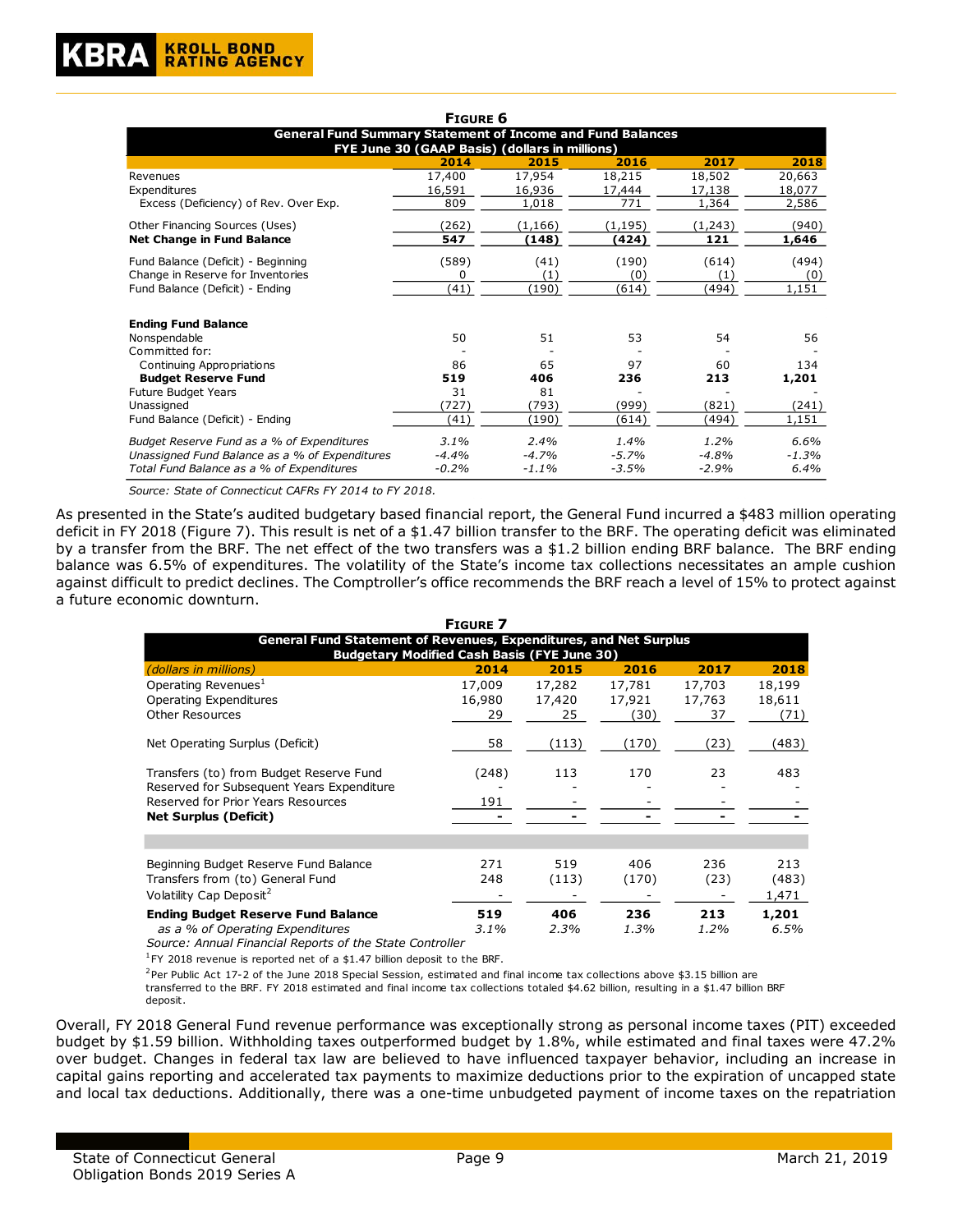of overseas profits of hedge fund managers that the IRS required be brought back to the US by the end of calendar year 2017 (Section 457A of the IRS code, enacted in 2008).

Other revenue categories experienced weakness, including sales and use tax (-\$18.3 million), corporations tax (-\$12.5 million), public service corporations (-\$34 million), cigarette taxes (-\$17.8 million). General Fund federal grant revenue was \$623.2 million below budget due in part to a delay in approvals for Medicaid reimbursements related to supplemental hospital payments. These federal payments were received in FY 2019.

General Fund expenditures increased 4.8% in FY 2018. This elevated increase is largely driven by a revision to policies regarding hospital funding. Supplemental hospital payments increased \$562 million, although a portion of the cost is expected to be offset by higher federal Medicaid payments which were received in FY 2019. Other sizable cost growth areas were teacher pension funding (\$258.9 million) and debt service (\$182.3 million). KBRA notes the state achieved a negotiated labor agreement which helped contain state employee labor costs.

| <b>FIGURE 8</b>                             |                                                    |              |        |              |        |              |        |              |        |
|---------------------------------------------|----------------------------------------------------|--------------|--------|--------------|--------|--------------|--------|--------------|--------|
| <b>General Fund Revenues</b>                |                                                    |              |        |              |        |              |        |              |        |
|                                             | <b>Budgetary Modified Cash Basis (FYE June 30)</b> |              |        |              |        |              |        |              |        |
|                                             |                                                    | <b>A YOY</b> |        | <b>A YOY</b> |        | <b>A YOY</b> |        | <b>A YOY</b> |        |
| (dollars in millions)                       | 2014                                               | (%)          | 2015   | (%)          | 2016   | (%)          | 2017   | (%)          | 2018   |
| Personal Income Tax                         | 8,719                                              | 5.0%         | 9,151  | 0.3%         | 9,182  | $-2.1%$      | 8,989  | 19.8%        | 10,770 |
| <b>Federal Grants</b>                       | 1,244                                              | $-0.2%$      | 1,241  | 4.9%         | 1,302  | 1.8%         | 1,325  | $-13.7%$     | 1,143  |
| Sales and Use Tax                           | 4,101                                              | 2.5%         | 4,205  | $-0.6%$      | 4,182  | 0.2%         | 4,192  | 0.2%         | 4,202  |
| Corporate Income Tax                        | 782                                                | 4.2%         | 815    | 8.1%         | 880    | 17.8%        | 1,038  | $-11.3%$     | 921    |
| Excise Taxes (Alcohol and Cigarettes)       | 437                                                | $-3.9%$      | 420    | 3.9%         | 437    | 1.8%         | 445    | $-1.1%$      | 440    |
| Indian Gaming Payments                      | 280                                                | $-4.2%$      | 268    | $-0.8%$      | 266    | 1.5%         | 270    | 1.1%         | 273    |
| <b>Statutory Transfers from Other Funds</b> | 874                                                | $-84.5%$     | 135    | 31.4%        | 178    | $-33.5%$     | 118    | $-7.3%$      | 110    |
| Other                                       | 573                                                | 82.6%        | 1,046  | 29.5%        | 1,355  | $-2.1\%$     | 1,326  | $-74.4%$     | 340    |
| <b>Total Revenues</b>                       | 17,010                                             | 1.6%         | 17,282 | 2.9%         | 17,781 | $-0.4%$      | 17,703 | 2.8%         | 18,199 |

*Source: Annual Financial Report of the State Controller FY 2014 to 2018.*

| <b>FIGURE 9</b>                                    |        |              |        |         |        |              |        |              |        |
|----------------------------------------------------|--------|--------------|--------|---------|--------|--------------|--------|--------------|--------|
| <b>General Fund Expenditures</b>                   |        |              |        |         |        |              |        |              |        |
| <b>Budgetary Modified Cash Basis (FYE June 30)</b> |        |              |        |         |        |              |        |              |        |
|                                                    |        | <b>A YOY</b> |        | Δ ΥΟΥ   |        | <b>A YOY</b> |        | <b>A YOY</b> |        |
| (dollars in millions)                              | 2014   | (%)          | 2015   | (%)     | 2016   | (%)          | 2017   | (9/6)        | 2018   |
| <b>General Government</b>                          | 606    | 9.1%         | 661    | $-5.1%$ | 627    | $-6.8%$      | 585    | 10.7%        | 648    |
| <b>Public Safety</b>                               | 278    | 3.4%         | 287    | 0.5%    | 289    | $-4.9%$      | 274    | $-5.3%$      | 260    |
| Conservation and Development                       | 221    | $-6.8%$      | 206    | $-5.3%$ | 195    | $-7.1%$      | 181    | $0.0\%$      | 181    |
| Health and Hospitals                               | 1,827  | $-2.3%$      | 1,785  | $-1.1%$ | 1,766  | $-32.6%$     | 1,190  | $-2.2%$      | 1,163  |
| <b>Human Services</b>                              | 3,216  | $-3.7%$      | 3,096  | 0.2%    | 3,102  | 16.9%        | 3,625  | 18.4%        | 4,292  |
| Education, Libraries and Museums                   | 4,695  | 7.0%         | 5,025  | 1.9%    | 5,122  | $-2.3%$      | 5,004  | 0.4%         | 5,025  |
| Corrections and Judicial                           | 2,023  | 2.3%         | 2,070  | $-0.5%$ | 2,061  | $-5.4%$      | 1,949  | $-2.0%$      | 1,911  |
| Debt Service                                       | 1,646  | $-5.6%$      | 1,554  | 17.8%   | 1,831  | 5.7%         | 1,935  | 0.9%         | 1,951  |
| Other                                              | 2,467  | 10.9%        | 2,735  | 7.1%    | 2,929  | 3.1%         | 3,020  | 5.3%         | 3,180  |
| <b>Total Expenditures</b>                          | 16,980 | 2.6%         | 17,420 | 2.9%    | 17,921 | $-0.9%$      | 17,763 | 4.8%         | 18,611 |

*Source: Annual Financial Report of the State Controller FY 2014 to 2018.*

#### **Fiscal 2019**

The Budget Reserve Fund is expected to close FY 2019 with an improved balance, as personal income taxes, while declining YOY, are estimated to outperform budget. As of the January 15, 2019 consensus forecast, the State's estimate for personal income taxes reflects a 9.7% decline from the prior year. If taxpayer behavior changes in the balance of the fiscal year and affects estimated and final portion of PIT collections, the state expects the impact will not be evident until the April 30 consensus estimate. Most recently, in the March 2019 Comptroller's announcement, FY 2019 income taxes are expected to be about \$100 million lower than the January 2019 consensus forecast, as the federal tax changes and the stock market's negative performance in 2018 may impact estimated and final collections for the balance of the year.

Sales tax collection growth is estimated at 2.1%, a strong positive revision from the November 2018 estimate. The improvement reflects increased collection from online sales, partially due to the U.S. Supreme Court decision Wayfair, Inc. v. South Dakota.

The projected General Fund operating surplus of \$516 million is net of the estimated \$648 million volatility transfer to the BRF (Figure 10). Of the estimated \$516 million operating surplus, \$381 million is proposed to be transferred to the Teachers Retirement System Special Capital Reserve Fund with the remaining \$135.1 million deposited to the BSF. The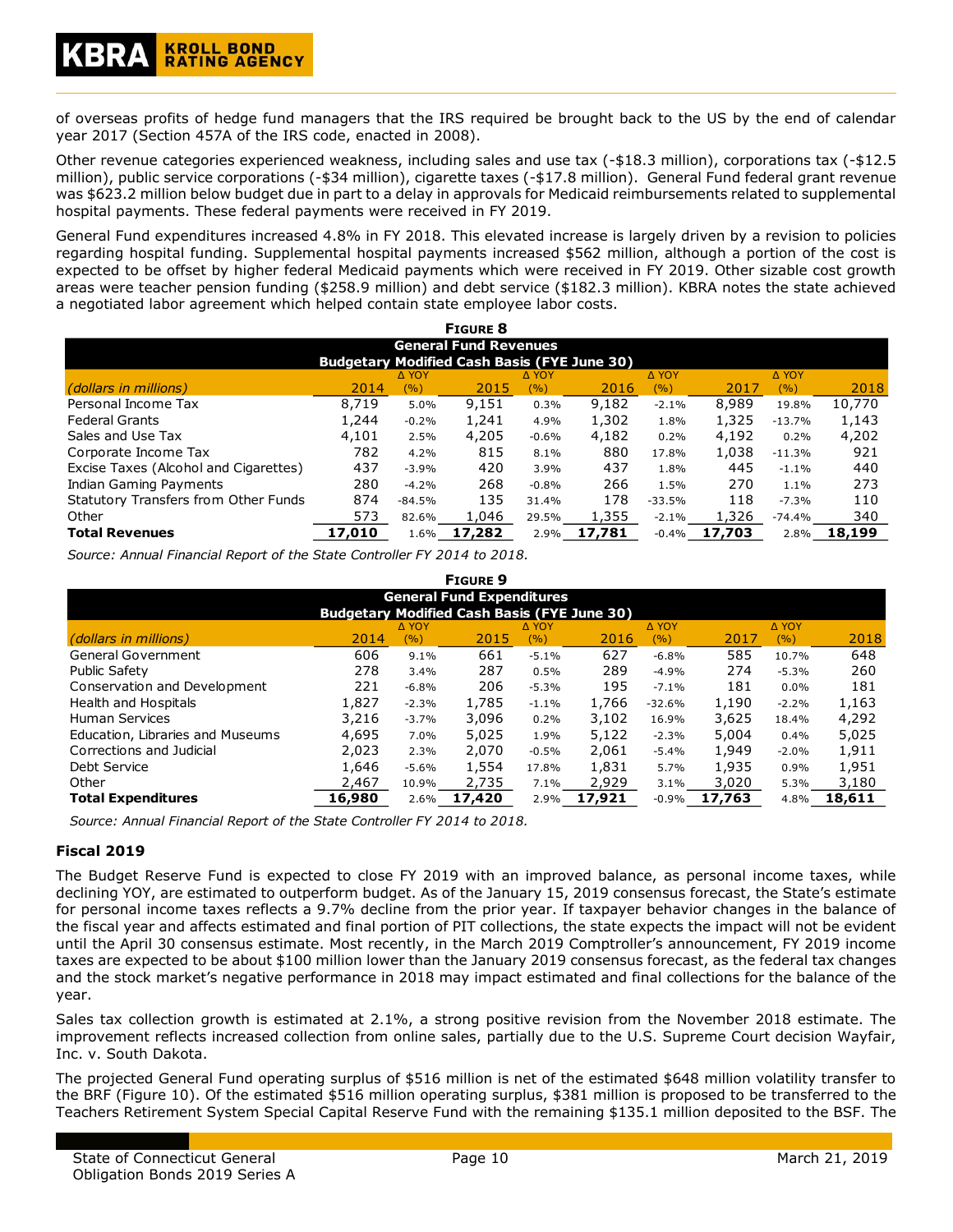year-end BRF balance is projected at \$1.97 billion or approximately 10.4% of FY 2019 estimated General Fund expenditures. The TRS Special Capital Reserve Fund is being established to comply with the adequate provision requirement of the 2008 GO pension obligation bonds. The Governor has proposed changing the actuarial funding methodology for the TRS; to make this change requires meeting the adequate provision covenant.

| <b>FIGURE 10</b>                                                             |                  |                 |                 |                 |                 |  |  |  |
|------------------------------------------------------------------------------|------------------|-----------------|-----------------|-----------------|-----------------|--|--|--|
| <b>General Fund Estimated and Proposed Budget Operations and BRF Balance</b> |                  |                 |                 |                 |                 |  |  |  |
| FYE June 30 (\$ in millions) (Budgetary Basis)                               |                  |                 |                 |                 |                 |  |  |  |
|                                                                              | <b>FY 2019</b>   |                 | <b>FY 2020</b>  | <b>FY 2021</b>  |                 |  |  |  |
|                                                                              | <b>Estimated</b> | <b>Baseline</b> | <b>Proposed</b> | <b>Baseline</b> | <b>Proposed</b> |  |  |  |
|                                                                              | 2019             | <b>Estimate</b> | <b>Budget</b>   | <b>Estimate</b> | <b>Budget</b>   |  |  |  |
| <b>Prospective Operations</b>                                                |                  |                 |                 |                 |                 |  |  |  |
| Revenues <sup>1</sup>                                                        | 19,473           | 17,993          | 19,268          | 18,140          | 19,887          |  |  |  |
| Expenditures                                                                 | 18,957           | 19,528          | 19,259          | 20,348          | 19,867          |  |  |  |
| <b>Surplus (Deficit)</b>                                                     | 516              | (1,535)         | 9               | (2,208)         | 20              |  |  |  |
| as a % of Expenditures                                                       | 2.7%             | $-7.9%$         | $0.0\%$         | $-10.9%$        | $0.1\%$         |  |  |  |

| <b>Budget Reserve Fund Balance</b>                 |                              |       |       |
|----------------------------------------------------|------------------------------|-------|-------|
| Beginning Budget Reserve Fund Balance <sup>2</sup> | 1,185                        | 1,968 | 2,354 |
| Operating Surplus (Deficit)                        | 516                          |       | 20    |
| Volatility Cap Deposit                             | 648                          | 280   | 269   |
| Revenue Transfer Cap                               | $\qquad \qquad \blacksquare$ | 97    | 150   |
| Proposed Transfer to TRS SCRF                      | (381)                        |       |       |
| <b>Estimated Ending BRF Balance</b>                | 1,968                        | 2,354 | 2,794 |
| as a % of Budgeted Expenditures                    | 10.4%                        | 12.2% | 14.1% |

 $1$ Net of amounts for volatility transfer and revenue transfer cap.

 $2$ Beginning FY 2019 BRF balance differs slightly from the \$1.20 billion GAAP balance due to differences in accounting

Source: State of Connecticut

#### **Governor's Biennium Budget**

Absent policy changes, baseline estimates for General Fund are operating deficits of -\$1.5 billion and -\$2.2 billion in FYs 2020 and 2021, respectively, as reported in the Governor's proposed budget (Figure 10). The outyear gaps are projected to grow larger, with a FY 2023 gap of \$3.7 billion projected by the Office of Fiscal Analysis's in their annual General Fund Budget Projections prepared in May 2018.

To close the gaps over the biennium, the Governor's recommended budget increases General Fund revenues over the baseline, largely through continuation of current policies, with new GF revenues totaling \$254 million and \$652 million in FYs 2020 and 2021. Most notably, the budget proposes to retain the FY 2019 structure of hospital user fees charged by the state. Public Act 17-4 reduced the hospital user fee beginning in FY 2020, which would have a net impact of - \$406 million to the State in FY 2020. The FY 2019 structure, reflects a \$900 million hospital user fee, federal reimbursement for approximately half of the fee, and corresponding supplemental payments by the State to the hospitals.

The Governor's budget also seeks to maintain the current 10% corporate tax surcharge (\$60 million in FY 2020). Expansions to the sales and use tax (SUT) base are expected to generate \$371 million and \$653 million in FYs 2020 and 2021, respectively. Larger components of additional SUT in FY 2020 are derived from freezing the diversion of the car sales tax to the Special Transportation Fund (\$91 million), repeal of the exemption for trade in vehicles (\$60 million) and expansion of the tax to include legal services (\$35 million).

Appropriation initiatives to close the gap include labor savings (\$182 million and \$95 million in FYs 2020 and 2021, respectively) and a reduction in the teachers' pension costs (\$183 million and \$189 million in FYs 2020 and 2021, respectively).

#### **Liquidity Position**

The State's liquidity position remains strong. Available cash balances have averaged \$3.74 billion thru February 23, 2019, relative to a \$2.76 billion average balance in FY 2018. FY 2019 available cash balances have consistently exceeded estimated balances. The common cash pool represents the State's operating cash. Available cash includes bond funds and other balances which can be made available to the common cash pool through temporary transfers under long established State practice. The State's level of cash in the common cash pool at a given point in the fiscal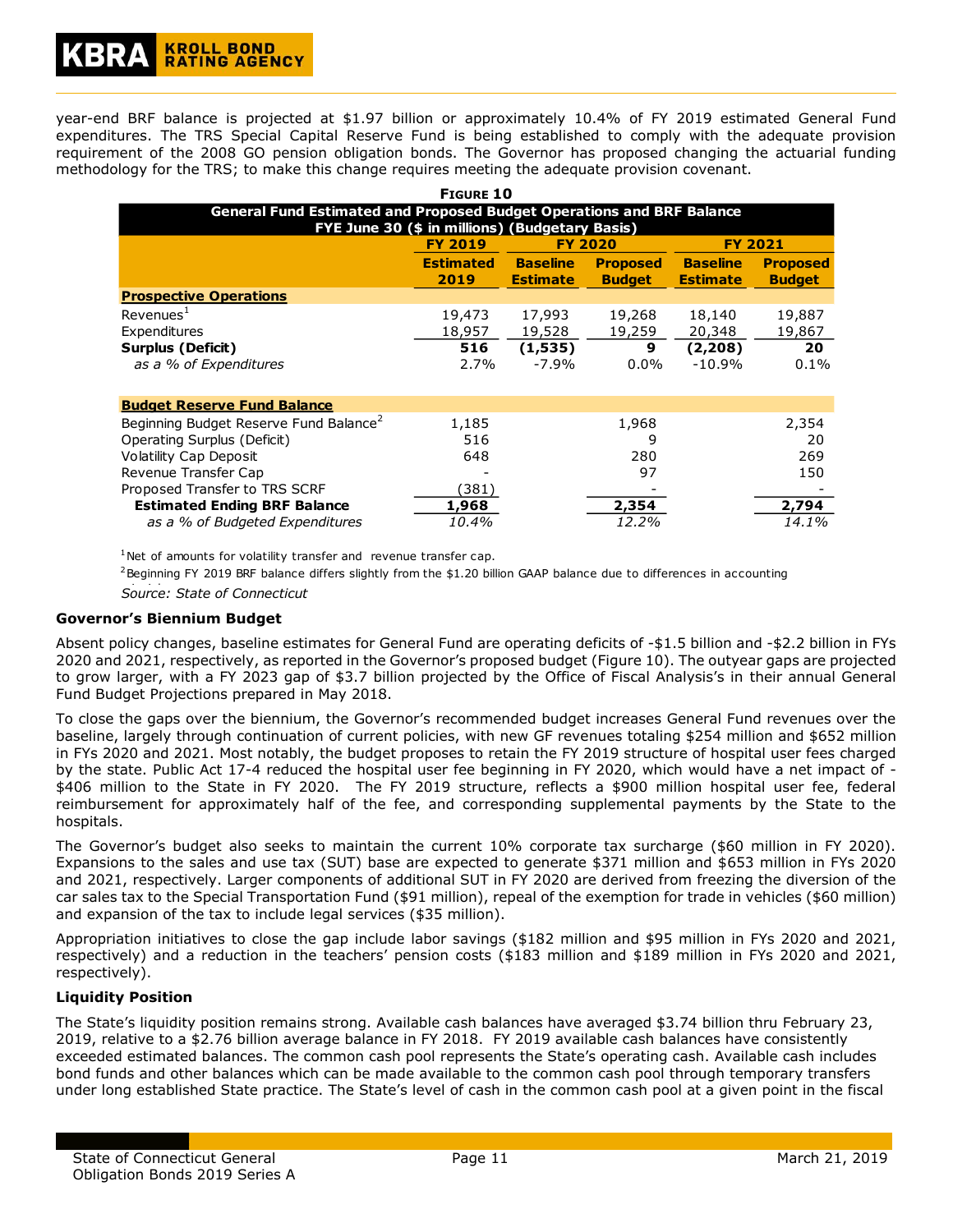year reflects the seasonality of cash flow. The level of total available cash is impacted both by the rate of bond issuance and the rate of spending from those bond funds. The State has no plans to issue cash flow notes.

| <b>FIGURE 11</b>                         |                  |                    |                  |                    |                    |                    |  |  |
|------------------------------------------|------------------|--------------------|------------------|--------------------|--------------------|--------------------|--|--|
| Available Cash Balance                   |                  |                    |                  |                    |                    |                    |  |  |
| FYE June 30 (dollars in millions)        |                  |                    |                  |                    |                    |                    |  |  |
|                                          | 6/30/2014        | 6/30/2015          | 6/30/2016        | 6/30/2017          | 6/30/2018          | 1/26/2019          |  |  |
| Common Cash Pool<br>Total Available Cash | \$941<br>\$1,781 | \$1,092<br>\$2,218 | \$821<br>\$1,764 | \$1,101<br>\$2,657 | \$1,871<br>\$3,399 | \$3,226<br>\$4,605 |  |  |

*Source: State of Connecticut Treasurer's Office - Cash and Debt Monthly Reports.*

Based on the foregoing, KBRA views the State's financial performance and liquidity position as continuing to be consistent with the A+ rating determinant rating.

## **RD 4: State Resource Base**

The State's resource base is highly developed but has experienced slow growth in recent years. Per capita personal income ranks first among the 50 States and high levels of educational attainment and low levels of poverty position the State well relative to peers in several areas. Population growth however has been flat since 2010 as the New England region and U.S. have growth rates of 2.4% and 5.3%, respectively. Per capita personal income levels have additionally grown slowly in recent years and real Gross State Product (GSP) through 2017 has contracted since 2010.

The State however continues to benefit from a diverse and highly productive economic base. In 2018, 16 "Fortune 500" companies were headquartered in Connecticut, including United Technologies Corporation (UTC), Cigna, Praxair, Stanley Black & Decker and Hartford Financial Service Group. KBRA notes that the defense industry is an important component of the State's economy and has demonstrated renewed strength since 2002 and this trend is expected to continue. Major defense companies include UTC and its Pratt and Whitney Aircraft Division, Sikorsky Aircraft (a division of Lockheed Martin), and General Dynamics Corporation's Electric Boat Division. In July of 2018 the State announced that KPMG would be adding 110 new jobs to its Stamford office over the next five years. In addition to KPMG, Seven Stars Cloud Group is establishing its global headquarters for technology and innovation at the University of Connecticut's former campus in West Harford and expects to create 330 jobs over the next five years. Additionally, digital services and consulting firm Infosys opened a technology and innovation hub in Hartford in December 2018 with plans to expand the facility to 1,000 jobs by 2023.

| <b>FIGURE 12</b>                  |                           |                   |                                                            |          |                                                       |          |                                                                              |          |  |
|-----------------------------------|---------------------------|-------------------|------------------------------------------------------------|----------|-------------------------------------------------------|----------|------------------------------------------------------------------------------|----------|--|
|                                   | 2017<br><b>Population</b> | Chg. from<br>2010 | <b>2017 Age</b><br><b>Dependency</b><br>Ratio <sup>1</sup> | $2010^2$ | 2017<br><b>Population w</b><br>of Higher <sup>4</sup> | $2010^2$ | Chg. from   / B.A. Degree Chg. from   2017 Poverty Chg. from<br><b>Level</b> | $2010^2$ |  |
| Connecticut                       | 3,588,184                 | 0.2%              | 59.9%                                                      | 1.2%     | 38.7%                                                 | 3.1%     | 9.6%                                                                         | 0.4%     |  |
| New England <sup>3</sup>          | 14,810,001                | 2.4%              | 58.3%                                                      | 2.2%     | 39.7%                                                 | $4.1\%$  | 10.2%                                                                        | $-0.1\%$ |  |
| <b>United States</b>              | 325,719,178               | 5.3%              | 61.8%                                                      | 2.9%     | 32.0%                                                 | 3.8%     | 13.4%                                                                        | $-0.4%$  |  |
| Connecticut as a % of New England | N/A                       |                   | 103%                                                       |          | 97%                                                   |          | 94%                                                                          |          |  |
| Connecticut as a % of U.S.        | N/A                       |                   | 97%                                                        |          | 121%                                                  |          | 72%                                                                          |          |  |

*Source: U.S. Census Bureau* **2017 Personal Income (\$ billions) Chg. from 2010 2017 Per Capita Personal Income Chg. from 2010 2017 Real Gross State Product (\$ billions) Chg. from 2010 2017 Real GSP Per Capita (2012 dollars) Chg. from 2010** Connecticut | \$258 15.8% | \$71,823 15.5% | \$239 -3.4% | \$66,592 -3.7% | New England<sup>3</sup> | \$952 26.2% <mark>| \$64,303 23.3%</mark> | \$942 8.1% | \$63,615 5.6% | United States | \$16,820 34.1% <mark>| \$51,640 27.4%</mark> \$18,051 15.7% <mark>| \$55,418 9.9%</mark> | Connecticut as a % of New England Connecticut as a % of New England N/A 112% | N/A 105% N/A 139% | N/A | 120%

*Source: U.S. Bureau of Economic Analysis*

 $1$ Age dependency ratio is the sum of the population under 18 yrs and over 65 yrs divided by persons age 18 to 64 yrs.

<sup>2</sup>Year over year change shown as nominal change in percentage points.

 $3$ New England region is defined as Connecticut, Maine, Massachusetts, New Hampshire, Rhode Island, and Vermont.

<sup>4</sup>Percent of the population aged 25 and over.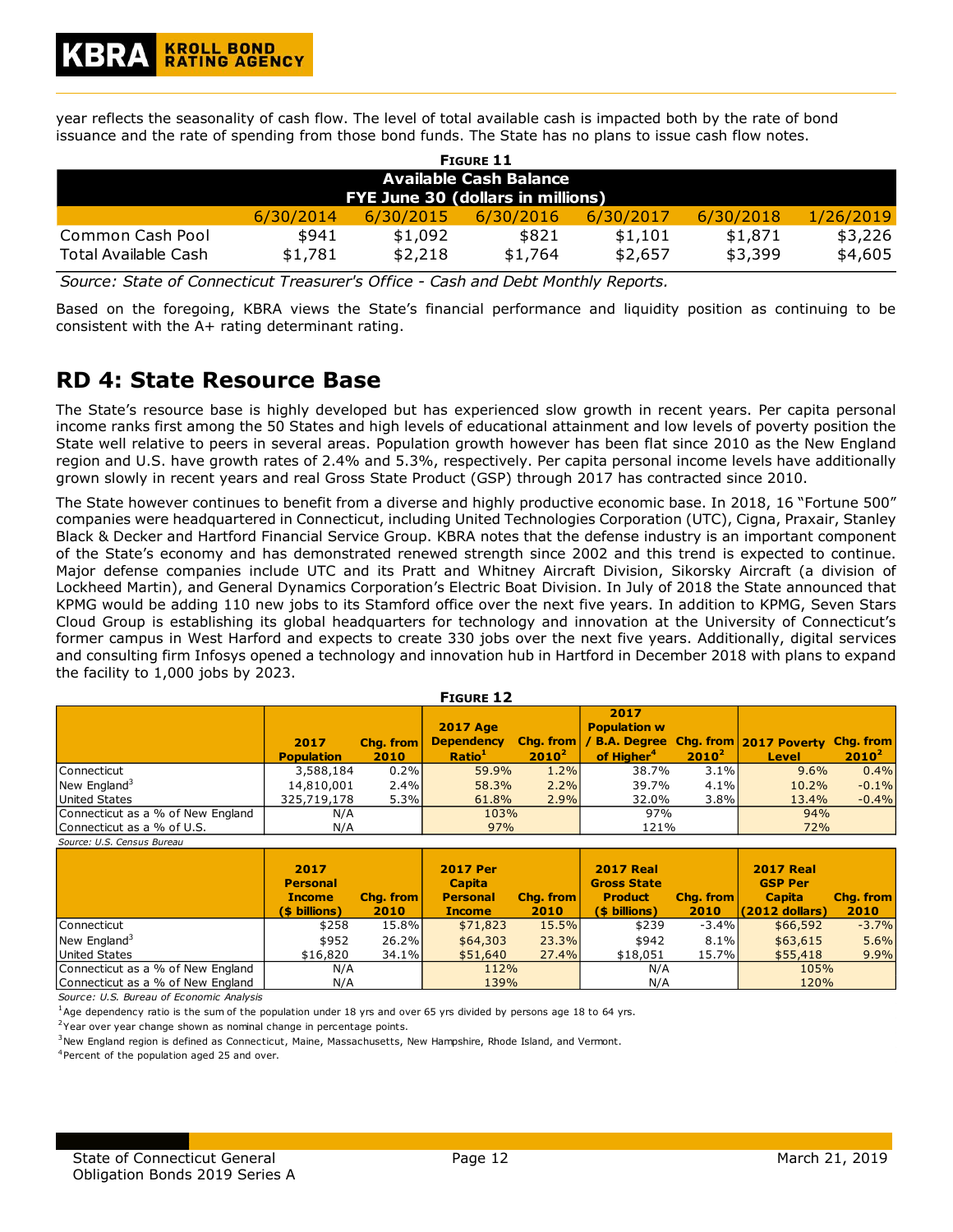#### **Per Capita Personal Income**

Per capita personal income at \$71,823 in 2017 is the highest in the county reflecting the concentration of the state's economy in high value-added industries. Historically, income growth has been more cyclically sensitive in the State than in the New England region and the U.S.



*Source: U.S. Bureau of Labor Statistics*

#### **Real Gross State Product**

Connecticut's real (inflation adjusted) gross state product (GSP) experienced a more pronounced decline and weaker recovery following the Great Recession than the region and U.S. overall, contracting in seven of the last ten years. In KBRA's view, the decline reflects poor performance in from State's pharmaceuticals and financial activities sectors, both of which were outsized contributors to growth in the decade preceding the Great Recession. The financial activities sector has declined from 31.4% of real GSP in 2009 to 26.4% in 2017 as various types of financial institutions have reduced risk-taking activities. Pharmaceutical sector activity has additionally declined due to the withdrawal of Pfizer, Bayer, and Bristol Myers Squib from the State since 2007. This drag is evidenced by the decline in chemical manufacturing as a share of total real GSP from 9.4% in 2007 to 1.6% in 2016.<sup>1</sup>



*Source: U.S. Bureau of Economic Activity*

#### **Employment**

ł

Connecticut's employment base is broad and benefits from specialization in value added sectors including advanced manufacturing, education/health services and financial activities (Figure 15). Employment growth has been slow through the current economic cycle with 2018 employment exceeding the prior 2008 pre-crisis peak by about 3.0% compared to U.S. jobs 6.7% above this prior high-water mark. Since 2000, the State's employment concentration in education/health services and financial activities has intensified while manufacturing employment has declined (Figure 16). KBRA views the decline in manufacturing employment as consistent with the reduced pharmaceuticals activity discussed previously. Financial activities employment, inclusive of insurance, real estate, and other rental and leasing activity in turn is about 5.1% above its prior 2009 high as of 2017 even as its corresponding share of GSP has declined.

 $1$  Granular GSP data for chemical manufacturing sector was not disclosed subsequent to 2016.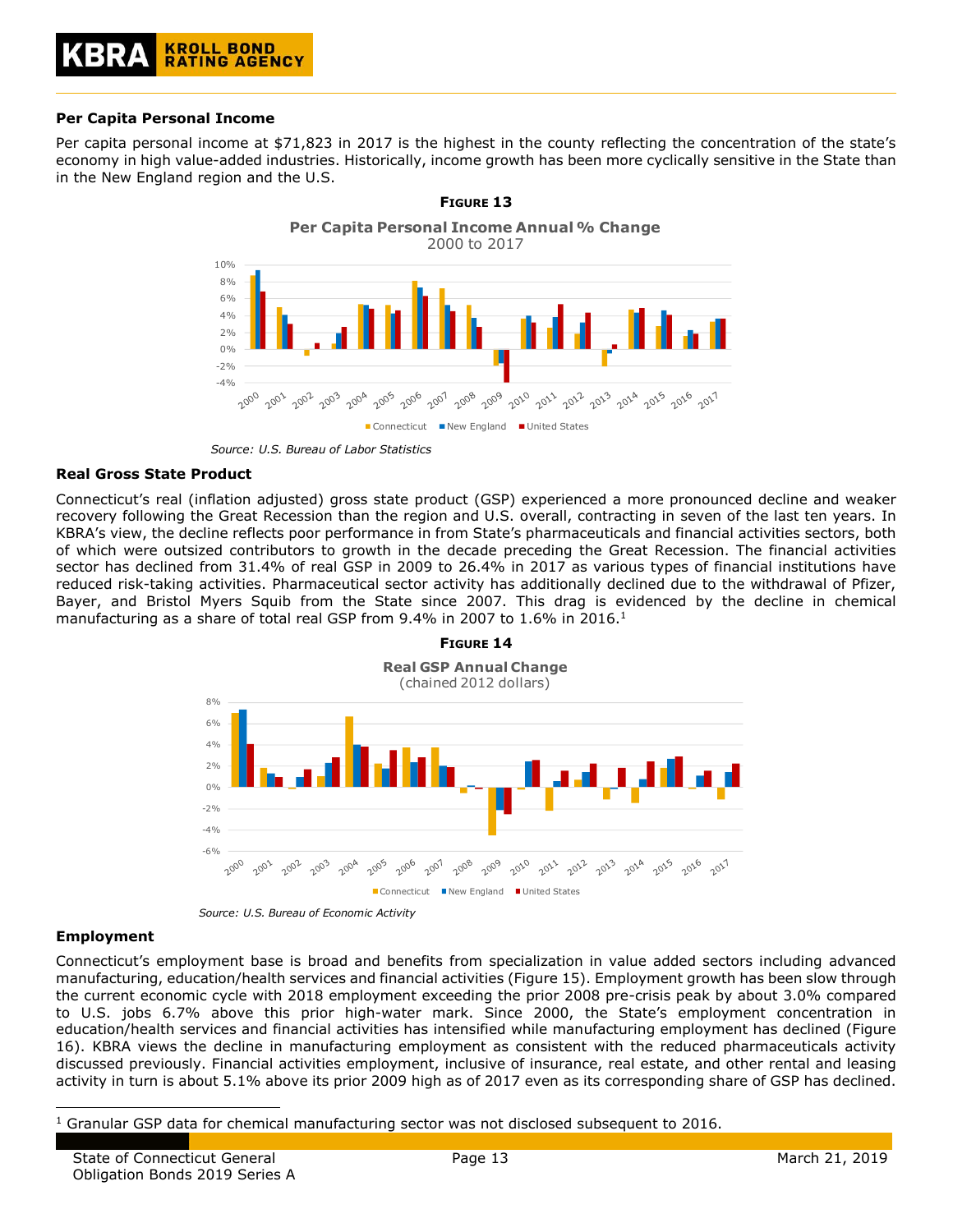



Unemployment has tracked closely with the U.S. over the last decade but trailed the performance of the region. The State unemployment rate was 4.7% as of January 2019 which was somewhat higher than the New England region and U.S. at 3.9% and 4.0%, respectively.



#### **Home Value**

State home value appreciation has lagged the region and the U.S. by a significant margin since the year 2000. As of Q4 2018, home values are 14.0% below their prior Q1 2007 peak while region and U.S. values have appreciated to 9.4% and 14.4% above their prior peaks, respectively.



### **FIGURE 18**

*Source: Federal Housing Finance Agency*